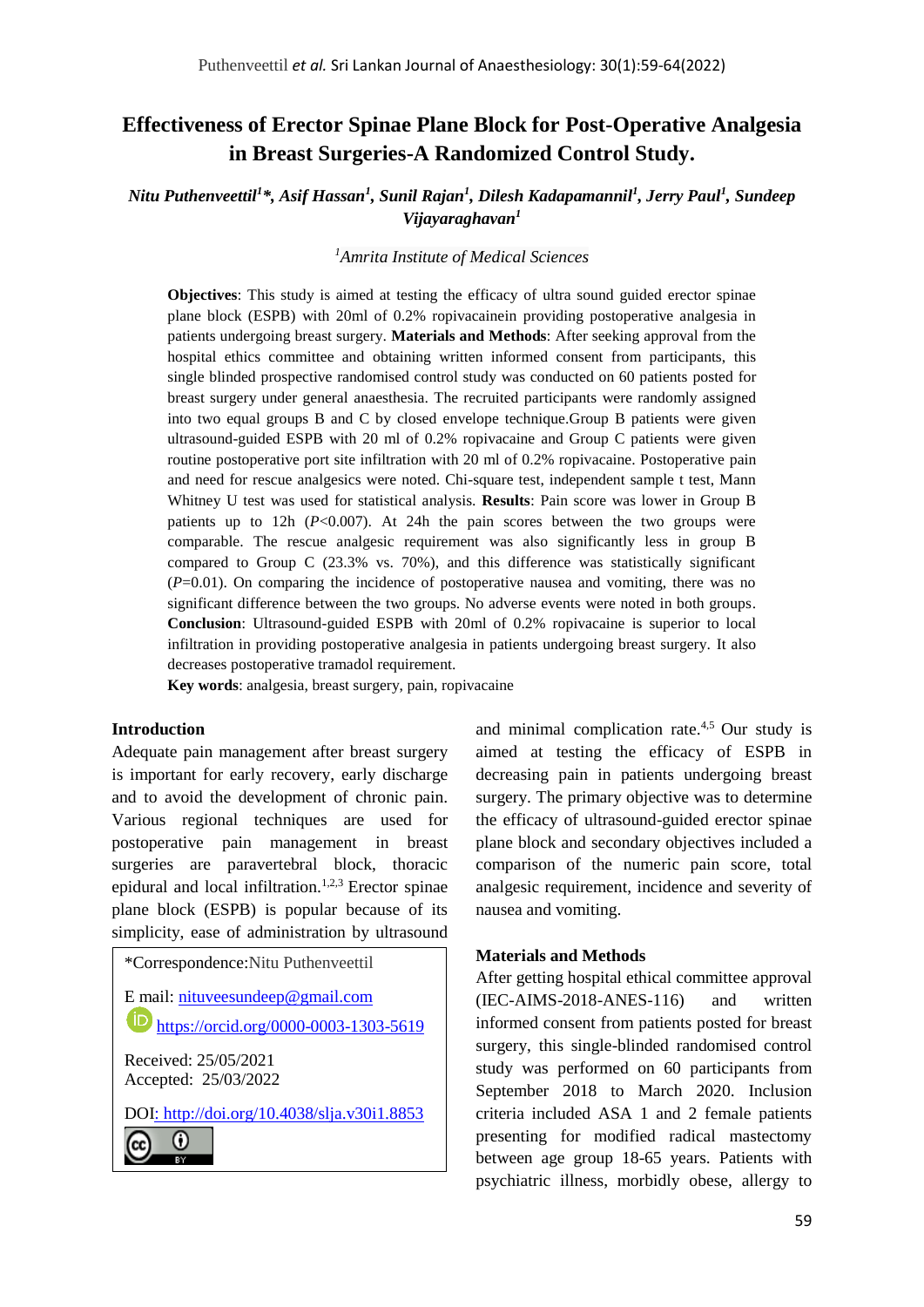local anaesthetic and local infection were excluded.

All patients were fasting for 8 hours and premedicated with alprazolam 0.25mg and pantoprazole 40mg orally the night before and on the day of surgery. In the operating theatre, IV access was secured and baseline monitors (electrocardiogram, blood pressure, saturation probe) were connected. The recruited participants were assigned randomly into two equal groups B and C by closed envelope technique [Fig. 1]. Group B participants received ultrasound-guided ESPB with 0.2% ropivacaine 20mLand Group C participants received port site infiltration with 20mL of 0.2% ropivacaine.

Pre-operatively, Group B patients received pre induction ultrasound guided ESPB (Sonosite portable ultrasound machine, Bothell, WA, USA) by a single consultant anaesthetist, keeping the patient in sitting position at T5 level before. The probe was placed in the parasagittal plane, about 3cm lateral to the midline on the side of surgery. After local infiltration of the puncture site, an 18G, 55mm, blunt insulated nerve block needle (Contiplex D; B Braun, Germany) was passed in a cephalocaudal direction till the tip contacts the T5 transverse process. During needle advancement, hydro dissection was used to locate the needle tip. Ropivacaine 0.2% 20ml was injected below the erector spinae muscle and was confirmed by local anaesthetic spread. Pinprick was utilised to test the successfulness of the block. If no block was achieved within 30 minutes, patient were excluded from the study.

Standard anaesthesia protocol was followed in both groups. Patients were pre oxygenated with 100% oxygen, IV midazolam1mg, glycopyrrolate 0.2mg and fentanyl 2-3µg/kg was given. Patients were induced with titrated dose of propofol 1.5-2.5mg/kg and appropriate size laryngeal mask airway (LMA) was inserted. Ventilation was assisted till the patient started to

breathe spontaneously and then they were maintained on spontaneous mode. Anaesthesia was maintained by  $0_2$  in N<sub>2</sub>O (1:2) and isoflurane 1-1.5%. All patients received IV paracetamol 1gm and ondansetron 4mg before the LMA was removed. Group C patients were given local infiltration with 20mL of 0.2% ropivacaine. When the patient was awake LMA was removed and shifted to post anaesthesia care unit (PACU).

Postoperative pain and vitals were assessed by an anaesthetist in charge of PACU, who was unaware of the study group using numerical pain scale 0–10 (0=no pain to 10=worst imaginable pain). Post-operatively pain was noted at 0, 2, 4, 8, 12 and 24 h. If the postoperative pain score was more than 4, rescue analgesia was provided with IV tramadol 50 mg along with IV ondansetron 4mg. The total analgesic requirement in 24 hours and any adverse events associated were noted. Postoperative nausea and vomiting were assessed using a numerical scale (no nausea-0, nausea present-1, nausea and vomiting present-2). Results were then statistically analysed.

Continuous variables are represented as mean±SD and categorical variables as percentage. For comparison of continuous variables among groups, independent sample ttest was used for parametric data and Mann Whitney U test for non-parametric data. To know the association of categorical data within groups, Chi-square test was applied. Data analysis was done using IBM SPSS 20.0 (SPSS Inc, Chicago, USA) and a *P*-value of <0.05 was considered as statistically significant.

**Results** Sixty participants were enrolled in this study. Distributions of age, height and weight among participants were similar. The intraoperative use of fentanyl was comparable between groups [Table1].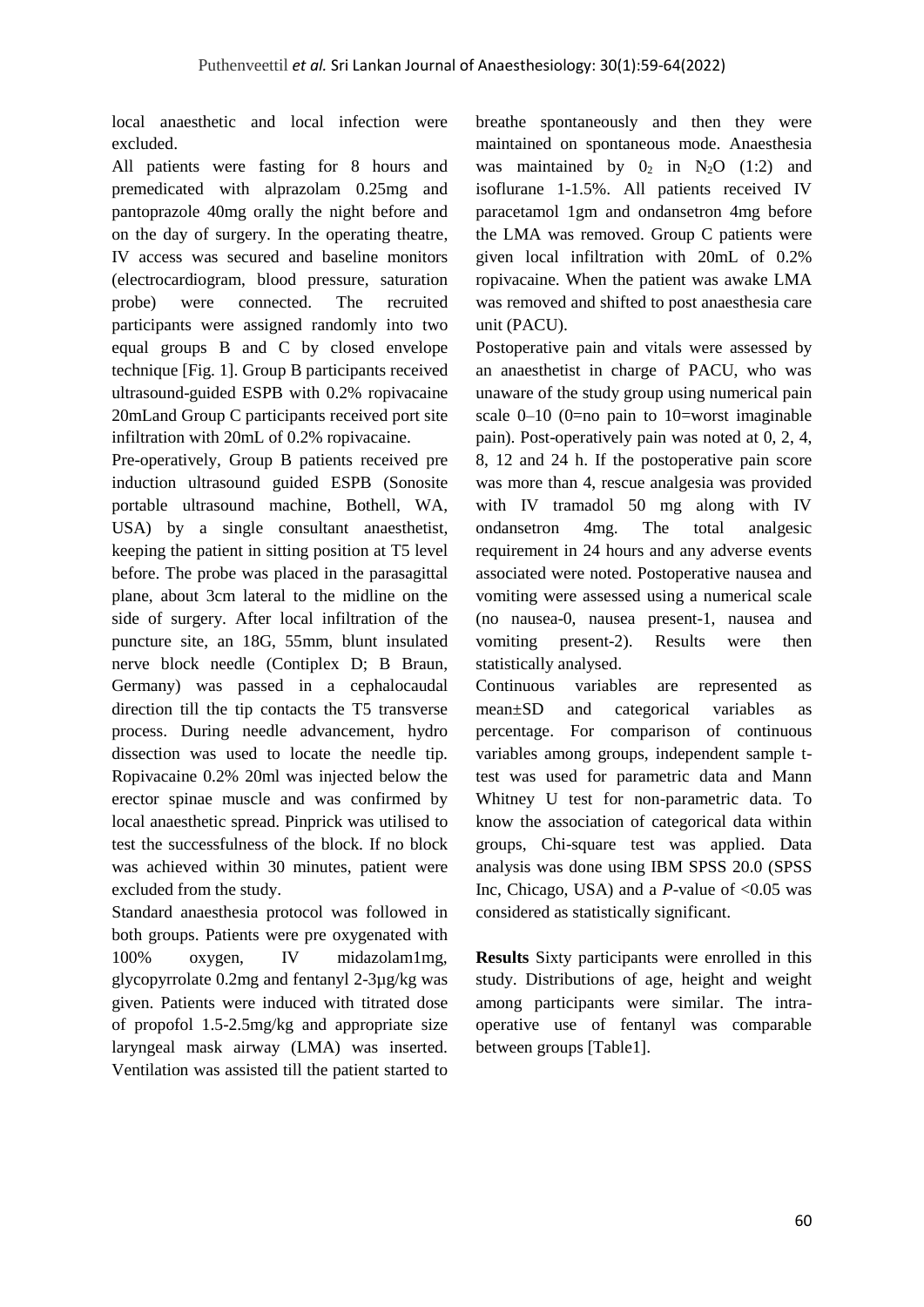| Variables                      | Group B. Mean $\pm$ SD | Group C. Mean±SD   | $P$ value |
|--------------------------------|------------------------|--------------------|-----------|
| Age(years)                     | $53.40\pm9.65$         | $53.93 \pm 7.55$   | 0.812     |
| Height(cm)                     | $151.77 \pm 9.68$      | $155.27 \pm 7.50$  | 0.123     |
| Weight(kg)                     | $58.70\pm9.45$         | $63.10 \pm 11.49$  | 0.111     |
| Fentanyl consumption( $\mu$ g) | $142.67 \pm 12.58$     | $151.00 \pm 12.96$ | 0.014     |

*Table.1 Demographic Data*

Independent samples test, SD –standard deviation

There was a significant difference in pain scores between groups with the patients with erector spinae plane block having lower scores up to 12 h. At 24h the pain scales between groups were comparable with a *P* value of 0.073 [Table 2]. The requirement for rescue analgesic was less in group B compared to group C (23.3% vs. 70%), and this was statistically significant with *p* value of 0.01. In group B, 76.7% of the patients did

not consume any rescue analgesic and remaining 23.3% patients required only one dose (50mg) of tramadol. In group C 30%, 50%, 13.3%, 13.3% and 3.3% patients required 0, 1, 2, 3 and 4 doses of tramadol respectively [Table.3].

All patients were shifted to rooms from PACU at 3-4 hours and none of them were over sedated. No complications associated with the procedure were reported in both groups.

*Table. 2 Post-operative numerical pain score*

| Pain score at hours | Group B<br>Median(Range) | Group $C$<br>Median(Range) | $P$ value |
|---------------------|--------------------------|----------------------------|-----------|
| $\boldsymbol{0}$    | $1.00(0-3)$              | $3.00(0-8)$                | < 0.001   |
| $\overline{2}$      | $1.00(0-2)$              | $3.00(0-7)$                | < 0.001   |
| 4                   | $1.00(0-3)$              | $2.50(0-7)$                | < 0.001   |
| 8                   | $1.00(0-2)$              | $2.00(0-7)$                | 0.001     |
| 12                  | $0.50(0-2)$              | $2.00(0-4)$                | 0.007     |
| 24                  | $0.50(0-2)$              | $1.00(0-4)$                | 0.073     |

Mann Whitney test

|  | Table3. Postoperative tramadol consumption |  |  |
|--|--------------------------------------------|--|--|
|--|--------------------------------------------|--|--|

| Variables                            | Group B $n$ (%) | Group C $n$ (%) | $P$ value |  |  |
|--------------------------------------|-----------------|-----------------|-----------|--|--|
| Postoperative tramadol consumption   | 7(23.3)         | 21(70)          | 0.001     |  |  |
| Total Dose of tramadol consumedn (%) |                 |                 |           |  |  |
| $\theta$                             | 23(76.7)        | 9(30)           | 0.05      |  |  |
| 50mg                                 | 7(23.3)         | 15(50)          |           |  |  |
| 100mg                                | 0(0)            | 4(13.3)         |           |  |  |
| 150mg                                | 0(0)            | 1(13.3)         |           |  |  |
| 200mg                                | 0(0)            | 1(3.3)          |           |  |  |

Chi-square test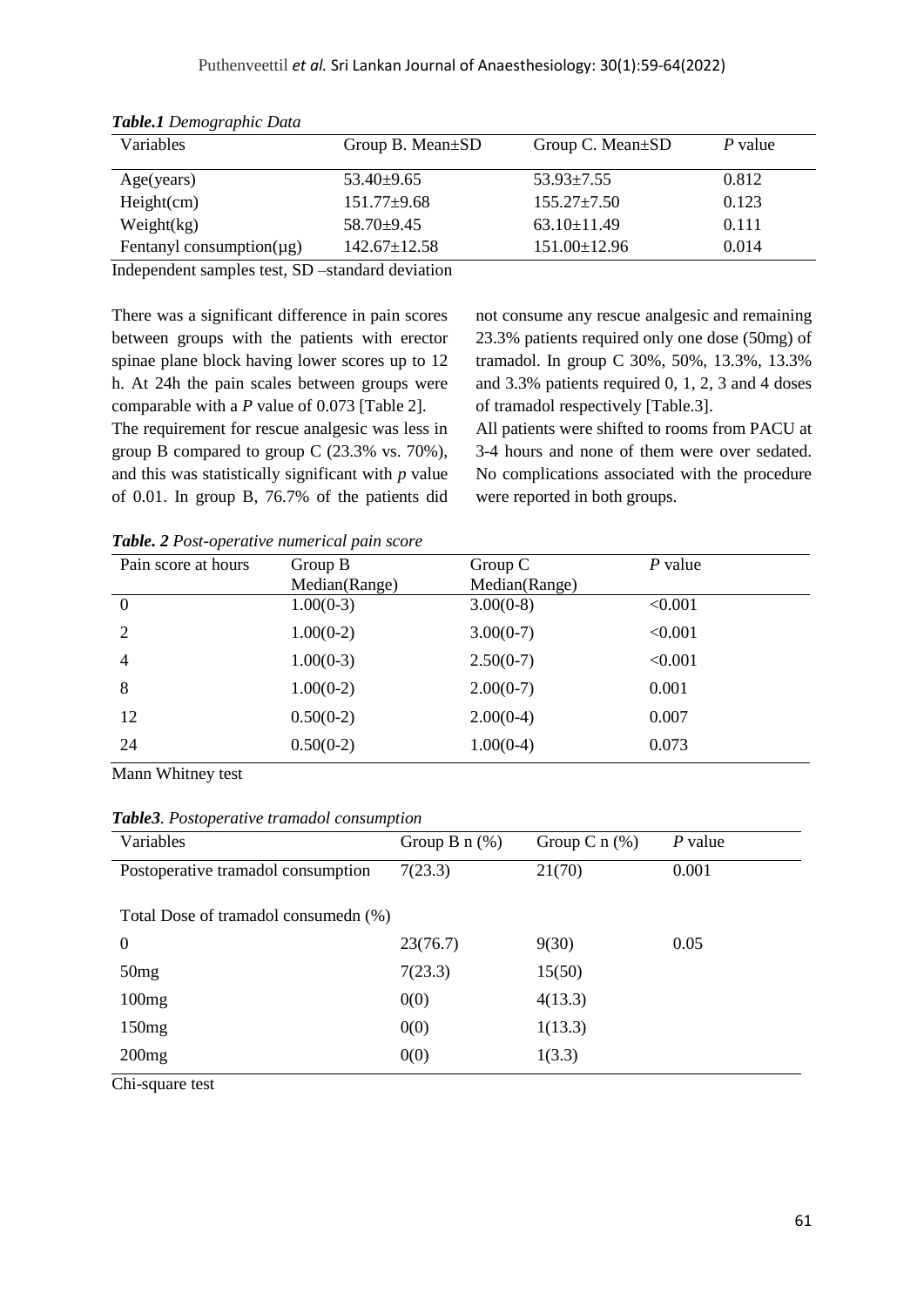Comparison of postoperative nausea and vomiting between the two groups did not show any significant difference. [Table 4].

| Variable         | Group Bn $(\%)$ |         |        | Group Cn $(\%)$ |          |         | $P$ value |
|------------------|-----------------|---------|--------|-----------------|----------|---------|-----------|
|                  |                 |         |        |                 |          | 2       |           |
| NV1              | 26(86.7)        | 2(6.7)  | 2(6.7) | 19(63.3)        | 5(16.7)  | 6(20)   | 0.112     |
| N <sub>V</sub> 2 | 23(76.7)        | 5(16.7) | 2(6.7) | 18(60.0)        | 8(26.7)  | 4(13.3) | 0.374     |
| NV4              | 26(86.7)        | 3(10.0) | 1(3.3) | 24(80.0)        | 4(13.3)  | 2(6.7)  | 0.757     |
| NV <sub>8</sub>  | 23(76.7)        | 7(23.3) | 0(0.0) | 17(56.7)        | 10(33.3) | 3(10.0) | 0.109     |
| <b>NV12</b>      | 27(90.0)        | 2(6.7)  | 1(3.3) | 25(83.3)        | 5(16.7)  | 0(0.0)  | 0.307     |
| <b>NV24</b>      | 27(90.0)        | 2(6.7)  | 1(3.3) | 26(86.7)        | 4(13.3)  | 0(0.0)  | 0.431     |

*Table4. Incidence of nausea and vomiting*

Chi-square test

## **Discussion**

Reducing opioid consumption in the perioperative period is essential for enhanced recovery following surgery.<sup>6</sup> Use of regional techniques can reduce postoperative opioid requirements. This randomised control study has demonstrated reduced pain scores and requirement of rescue analgesic, tramadol with preoperative use of ultrasound guided ESPB in patients undergoing breast surgery. There were no complications associated with the block. The ESPB is an easy block, which is not timeconsuming and is well tolerated by patients.

Few case reports and studies have reported that blind or under ultrasound guided ESPB are effective in providing postoperative analgesia in breast surgeries.5-8 ESPB is considered relatively safe as needle insertion to pleura is minimised by the transverse process. $9-11$  Blind blocks are associated with a high failure rate and penetrative injuries. Ultrasound-guided ESPB should be preferred over blind because of their effectiveness and safety profile.

USG-guided ESPB is a non-dermatomal field block which can be performed with the patient awake or under general anaesthesia in either sitting, lying on the side or in a prone position. In awake patient level of analgesia can be assessed by sensation to pain and temperature. Local anaesthetic is injected into the plane between the erector spinae muscle and tip of the transverse process [Fig.2]. The local anaesthetic can diffuse into the paravertebral space, blocking

the thoracic spinal nerves.<sup>4</sup> Local anaesthetic can spread into the epidural space and can spread craniocaudally producing extensive block. <sup>12</sup> It also provides sensory block to the thoracic wall.<sup>13</sup> Similar to our study, Singh *et al.*<sup>4</sup> and Gurkan*et al*. <sup>5</sup> demonstrated decreased consumption of rescue analgesic after a single preoperative injection of ultrasound-guided ESPB in breast surgeries. In both these studies, 0.5% bupivacaine was used. But in this study 0.2% ropivacaine was used as it is considered safer and is equally effective. High doses of opioid use results in sedation, nausea and vomiting. Consumption of tramadol was high in the control group, but it was not associated with increased postoperative nausea and vomiting. This could be explained by the use of antiemetic, ondansetron along with tramadol. In a case series of 5 patients by Nair *et al*, <sup>8</sup> use of ESPB resulted in decreased requirement of postoperative opioids and enhanced recovery from anaesthesia. Kimachi*et al*, 7 reported use of ultrasound-guided ESPB as a sole anaesthetic for providing anaesthesia for breast surgery in a high-risk patient. Hong *et al*. <sup>14</sup> provided multimodal analgesia with multiple intermittent doses of ESPB through a catheter after total mastectomy and could reduce the intraoperative fentanyl consumption. Aksu *et al*. <sup>15</sup> used ultrasound-guided bi-level block to provide adequate analgesia in breast surgery.

Erector spinae block is also found to be effective in providing analgesia for procedures other than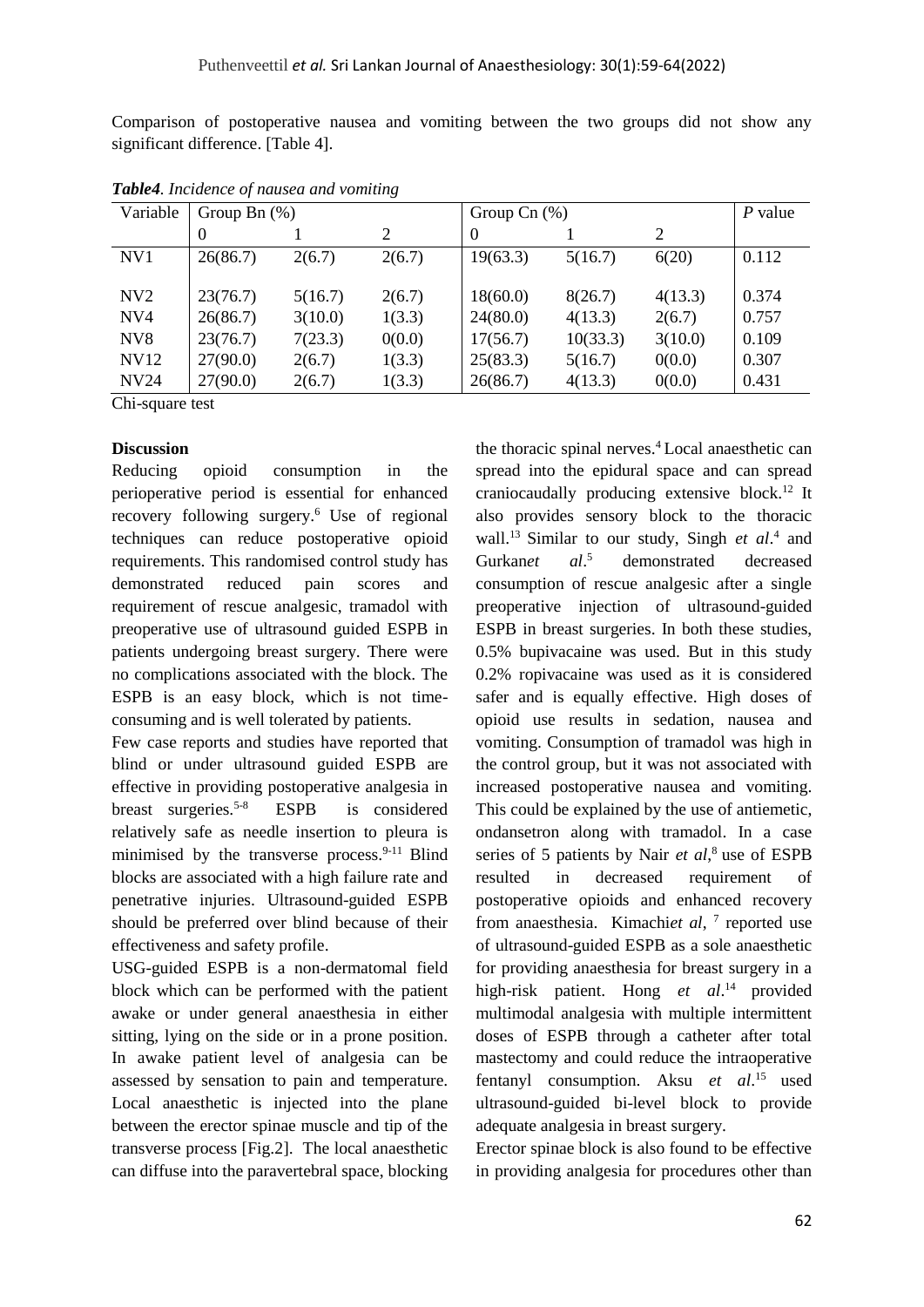breast surgeries.<sup>16</sup> EPSB was successfully used to provide postoperative analgesia after cholecystectomy, $^{17}$  rib fractures, $^{18}$  video-assisted thoracoscopic surgery,<sup>13</sup> paediatric patients, $19$ lung lobectomies,  $20$  total hip replacement,  $21$ herpes zoster pain<sup>22</sup> chronic scapulothoracic pain <sup>23</sup>and in the treatment of abdominal cancer pain.<sup>24</sup> Bilateral ESPB is becoming a good alternative to paravertebral block and epidural analgesia in laparoscopic surgeries.<sup>25</sup>

The study is limited by the fact that patients could not be blinded to the study and could have resulted in bias. Various additives like opioids and additives, reported to prolong the duration of analgesia produced by plane blocks could be studied further to see if there is an increased benefit associated with it.

## **Conclusion**

Ultrasound-guided ESPB with 20ml of 0.2% ropivacaine is superior to local infiltration in providing postoperative analgesia in patients undergoing breast surgery.It also decreases postoperative tramadol requirement.

### **References**

1. Patel LP, Sanghvi PR, Agarwal MB, Prajapati GC, Patel BM. Thoracic paravertebral block for analgesia after modified radical mastectomy*. Indian J Pain* 2014; **28**:160-5.

2. Doss NW, Ipe J, Crimi T, Rajpal S, Cohen S, Fogler RJ *et al*. Continuous thoracic epidural anesthesia with 0.2% ropivacaine versus general anesthesia for perioperative management of modified radical mastectomy. *AnesthAnalg* 2001;**92** :1552–7

3. Tam K, Chen S, Huang T , Lin C , Su C , Li Li C *et al*. Effect of wound infiltration with ropivacaine or bupivacaine analgesia in breast cancer surgery: A meta-analysis of randomized controlled trials. *International Journal of Surgery*. 2015;**22**:79-85.

4. Singh S, Kumar G, Akhileshwar. Ultrasound-guided erector spinae plane block for postoperative analgesia in modified radical mastectomy: A randomised control study. *Indian J Anaesth*2019;**63**:200-4.

5. Gurkan Y, Aksu C, Kus A, Yorukoglu UH, Kilic CT. Ultrasound guided erector spinae plane block reduces postoperative opioid consumption following breast surgery: A randomized controlled study. *Journal of Clinical Anesthesia*2018;**50**: 65–68.

6. Bonvicini D, Giacomazzi A, PizziraniE.Use of the ultrasound-guided erector spinae plane block in breastsurgery. *Minerva Anestesiol*2017;**83**:1111-2.

7. KimachiPP, Martins EG, Peng P, Forero M. The Erector Spinae Plane Block Provides Complete Surgical Anesthesia in Breast Surgery: A Case Report. *A&APractice.*2018;**11**:186–8.

8. Nair AS, Seelam S, Naik V, Rayani BK. Opioid-.free mastectomy in combination with ultrasound – Guided erector spinae block: A series of five cases. *Indian J Anaesth* 2018; **62**:632-4.

9. Kot P, Rodriguez P, Granell M, Cano B, Rovira L, Morales J *et al*. The erector spinae plane block: a narrative review. *Korean J Anesthesiol* 2019; **72**: 209-220.

10. Gupta N, Dattatri R, Gupta A. Continuous erector spinae block as an anesthetic technique in breast surgery: What is the current evidence? *J AnaesthesiolClinPharmacol* 2019;**35**: 422-3.

11. Thota RS, Mukherjee D. Continuous erector spinae plane block as an anesthetic technique for breast cancer surgery. *J AnaesthesiolClinPharmaco*l2019;**35**:420-1.

12. Adhikary SD, Pruett A, Forero M, Thiruvenkatarajan V. Erector spinae plane block as an alternative to epidural analgesia for postoperative analgesia following video-assisted thoracoscopic surgery: A case study and a literature review on the spread of local anaesthetic in the erector spinae plane. *Indian J Anaesth*2018;**62**:75-8.

13. Selvi O, Tulgar S. Use of the Ultrasound-Guided Erector Spinae Plane Block in Segmental Mastectomy. *Turk J AnaesthesiolReanim* 2019; **47**: 158-60.

14. Hong B, Bang S, Chung W, Yoo S, Chung J, Kim S et al. Multimodal analgesia with multiple intermittent doses of erector spinae